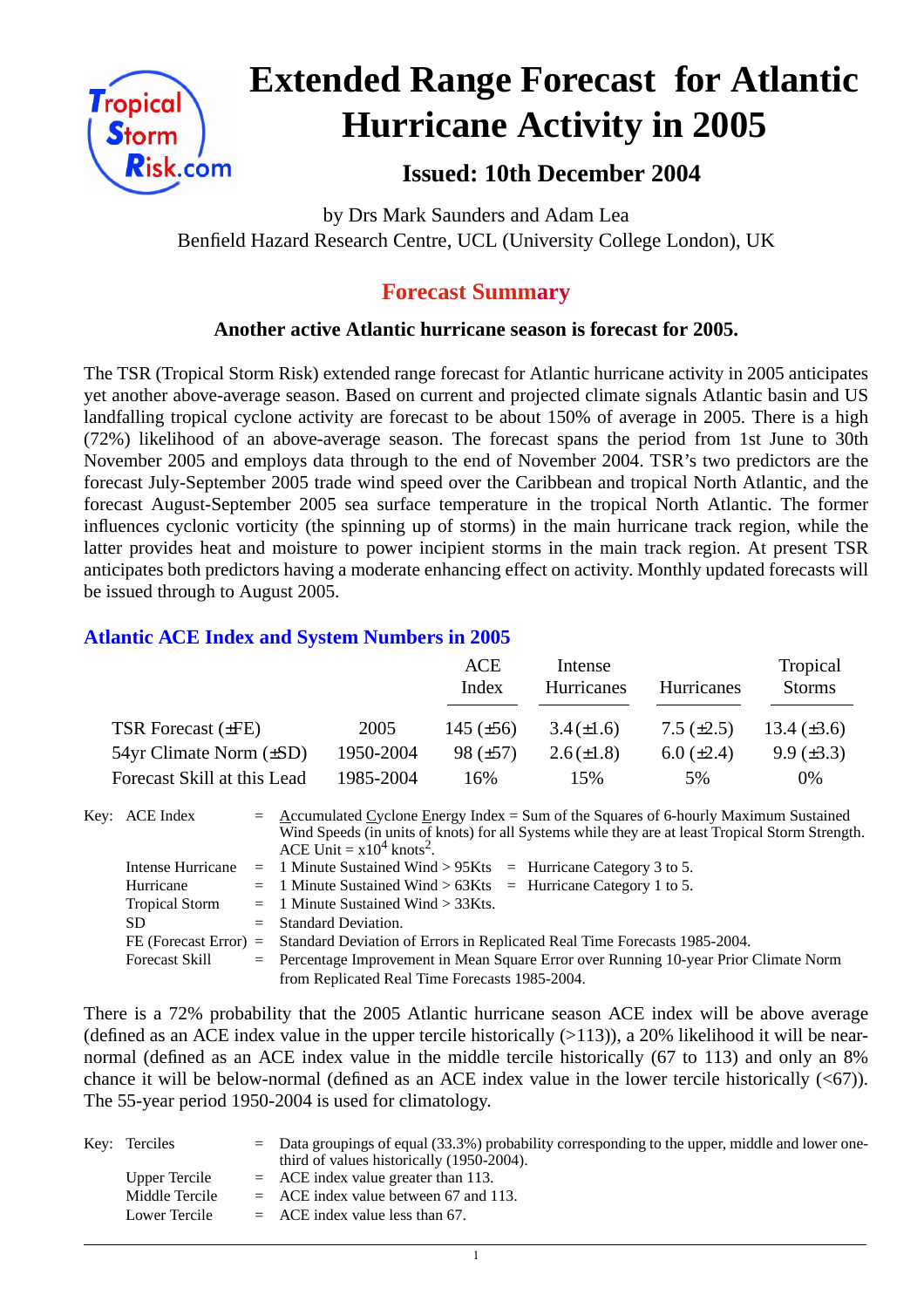#### **ACE Index & Numbers Forming in the MDR, Caribbean Sea and Gulf of Mexico in 2005**

|                                |           | ACE<br>Index   | Intense<br>Hurricanes | Hurricanes      | Tropical<br><b>Storms</b> |
|--------------------------------|-----------|----------------|-----------------------|-----------------|---------------------------|
| <b>TSR Forecast (±FE)</b>      | 2005      | $128 (\pm 59)$ | $3.3(\pm 1.6)$        | 5.7 $(\pm 2.6)$ | $9.6 (\pm 3.8)$           |
| $54yr$ Climate Norm $(\pm SD)$ | 1950-2004 | $76 (\pm 58)$  | $2.3(\pm 1.8)$        | 4.2 $(\pm 2.4)$ | 6.9 $(\pm 3.2)$           |
| Forecast Skill at this Lead    | 1985-2004 | 17%            | 20%                   | 13%             | 5%                        |

The Atlantic hurricane Main Development Region (MDR) is the region  $10^{\circ}N - 20^{\circ}N$ ,  $20^{\circ}W - 60^{\circ}W$ between the Cape Verde Islands and the Caribbean Lesser Antilles. A storm is defined as having formed within this region if it reached at least tropical depression status while in the area.

There is a 74% probability that in 2005 the MDR, Caribbean Sea and Gulf of Mexico ACE index will be above average (defined as an ACE index value in the upper tercile historically (>91)), a 20% likelihood it will be near-normal (defined as an ACE index value in the middle tercile historically (35 to 91) and only a 6% chance it will be below-normal (defined as an ACE index value in the lower tercile historically (<35)). The 55-year period 1950-2004 is used for climatology.

#### **USA Landfalling ACE Index and Numbers in 2005**

|                             |           | <b>ACE</b><br>Index | Hurricanes        | Tropical<br><b>Storms</b> |
|-----------------------------|-----------|---------------------|-------------------|---------------------------|
| TSR Forecast $(\pm FE)$     | 2005      | $3.4 \ (\pm 2.0)$   | $1.9 \ (\pm 1.7)$ | 4.1 $(\pm 2.2)$           |
| Average $(\pm SD)$          | 1950-2004 | $2.3 \ (\pm 2.1)$   | $1.5 \ (\pm 1.3)$ | 3.1 $(\pm 2.0)$           |
| Forecast Skill at this Lead | 1985-2004 | 15%                 | 12%               | 11\%                      |

| Key: ACE Index                  | $=$ Accumulated Cyclone Energy Index $=$ Sum of the Squares of hourly Maximum     |
|---------------------------------|-----------------------------------------------------------------------------------|
|                                 | Sustained Wind Speeds (in units of knots) for all Systems while they are at least |
|                                 | Tropical Storm Strength and over the USA Mainland (reduced by a factor of 6).     |
|                                 | ACE Unit = $x10^4$ knots <sup>2</sup> .                                           |
| <b>Landfall Strike Category</b> | $=$ Maximum 1 Minute Sustained Wind of Storm Directly Striking Land.              |
| <b>USA Mainland</b>             | $=$ Brownsville (Texas) to Maine.                                                 |

USA landfalling intense hurricanes are not forecast since we have no skill at any lead.

There is a 65% probability that in 2005 the USA landfalling ACE index will be above average (defined as a USA ACE index value in the upper tercile historically (>2.63)), a 22% likelihood it will be near-normal (defined as a USA ACE index value in the middle tercile historically (1.14 to 2.63) and only a 13% chance it will be below-normal (defined as a USA ACE index value in the lower tercile historically  $(\leq 1.14)$ ). The 55-year period 1950-2004 is used for climatology.

#### **Caribbean Lesser Antilles Landfalling Numbers in 2005**

|                              |                                                                                                                                                                                                                                                                             | <b>ACE</b><br>Index | Intense<br>Hurricanes | Hurricanes        | Tropical<br><b>Storms</b> |
|------------------------------|-----------------------------------------------------------------------------------------------------------------------------------------------------------------------------------------------------------------------------------------------------------------------------|---------------------|-----------------------|-------------------|---------------------------|
| <b>TSR Forecast (±FE)</b>    | 2005                                                                                                                                                                                                                                                                        | $2.6 (\pm 2.4)$     | $0.4~(\pm 0.4)$       | $0.7 (\pm 0.6)$   | $1.7(\pm1.0)$             |
| 55yr Climate Norm $(\pm SD)$ | 1950-2004                                                                                                                                                                                                                                                                   | $1.4 (\pm 2.1)$     | $0.3 \ (\pm 0.5)$     | $0.5 \ (\pm 0.7)$ | $1.1 (\pm 1.1)$           |
| Forecast Skill at this Lead  | 1985-2004                                                                                                                                                                                                                                                                   | 3%                  | 4%                    | 12%               | $0\%$                     |
| Key: ACE Index               | $=$ Accumulated Cyclone Energy Index = Sum of the Squares of hourly Maximum<br>Sustained Wind Speeds (in units of knots) for all Systems while they are at least<br>Tropical Storm Strength and within the boxed region $(10^{\circ}N-18^{\circ}N,60^{\circ}W-63^{\circ}W)$ |                     |                       |                   |                           |

| Landfall Strike Category | $=$ Maximum 1 Minute Sustained Wind of Storm Directly Striking Land. |
|--------------------------|----------------------------------------------------------------------|
| Lesser Antilles          | $=$ Island Arc from Anguilla to Trinidad Inclusive.                  |

(reduced by a factor of 6). ACE Unit =  $x10^4$  knots<sup>2</sup>.